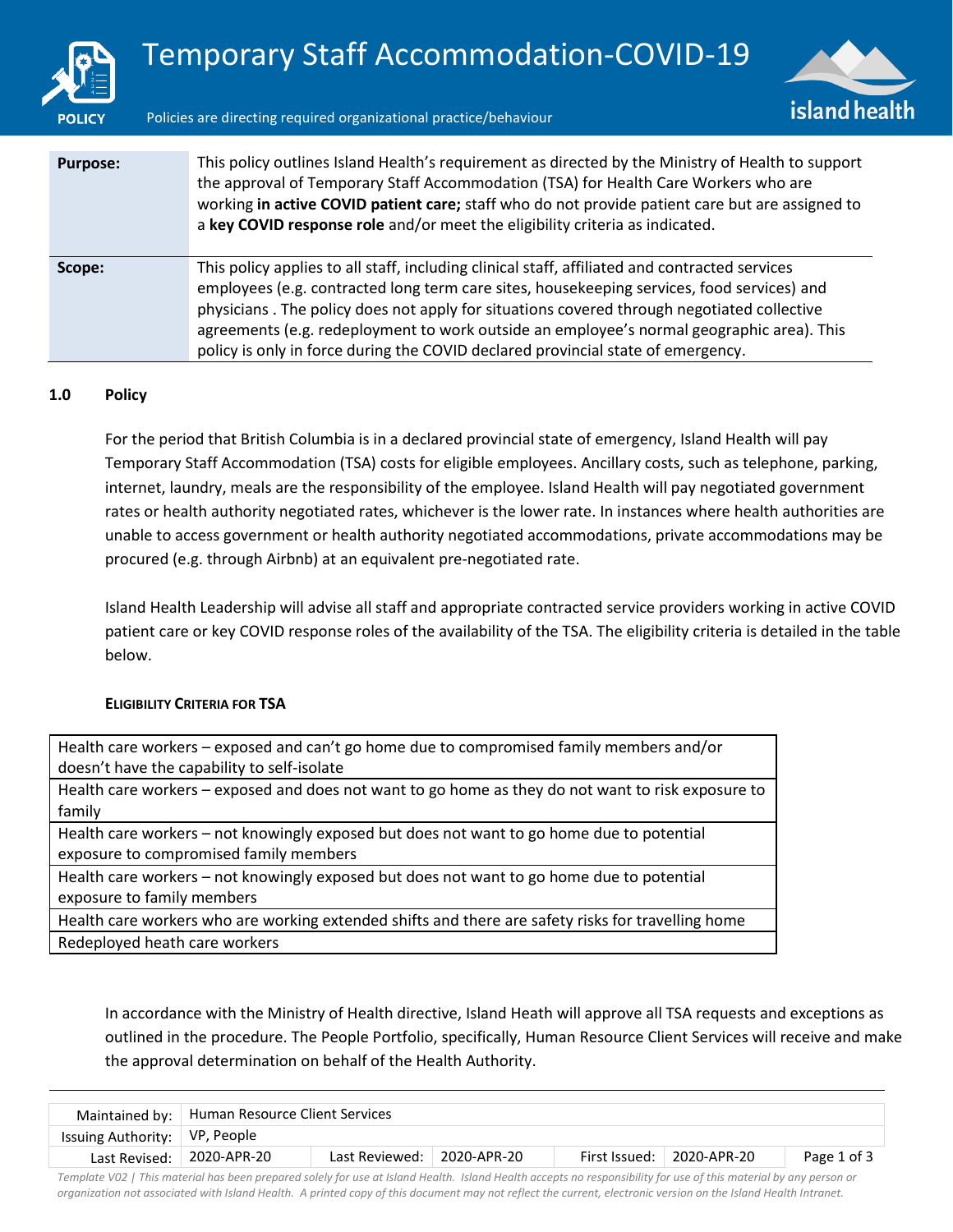



Island Health will provide payment directly to the accommodation provider and/or reimbursement to staff for all approved TSA in accordance with the order below:

- 1. Health Authority or government-acquired emergency response hotel accommodations (whichever is the lowest rate)
- 2. BC Government Employees Business Travel Accommodation Listing.
- 3. Privately supplied accommodation (ie AirBnB)

## **2.0 Monitoring and Evaluation**

- Finance will monitor and track expenditures and report for TSA through the Financial Reporting Working Group (FRWG) and Standing Committee on Finance and Corporate Issues (SCFCI) and the Ministry. A template has been provided to FRWG for tracking purposes.
- TSA requests will be evaluated to a criteria based on three areas of need; Self Isolation, Redeployment, Quatantine

# **3.0 Definitions**

# **Health Care Worker**

All health care providers, health service providers, support staff working within ancillary services within a healthcare, mental health, or addictions treatment setting, and paramedics.

## **4.0 Related Island Health Standards**

N/A

## **5.0 References**

- [TSA Approval Form](https://intranet.viha.ca/covid-19/Documents/temporary-accommodation-form.pdf)
- [Ministy provided Accomodation list](https://intranet.viha.ca/covid-19/Documents/hotels-for-tsa-vancouver-island.pdf)
- Incremental Expenditures Report

## **6.0 Resources**

Links to fillabl[e TSA Approval form](https://intranet.viha.ca/covid-19/Documents/temporary-accommodation-form.pdf)

|                                                                                                                                               | Maintained by:   Human Resource Client Services |                            |  |  |                             |             |
|-----------------------------------------------------------------------------------------------------------------------------------------------|-------------------------------------------------|----------------------------|--|--|-----------------------------|-------------|
| Issuing Authority:   VP, People                                                                                                               |                                                 |                            |  |  |                             |             |
|                                                                                                                                               | Last Revised: $\vert$ 2020-APR-20               | Last Reviewed: 2020-APR-20 |  |  | First Issued:   2020-APR-20 | Page 2 of 3 |
| Tanalata 1709. I This material has head and and addit forma at Island Haulth Island Haulth account the forma of this material homeon care are |                                                 |                            |  |  |                             |             |

*Template V02 | This material has been prepared solely for use at Island Health. Island Health accepts no responsibility for use of this material by any person or organization not associated with Island Health. A printed copy of this document may not reflect the current, electronic version on the Island Health Intranet.*